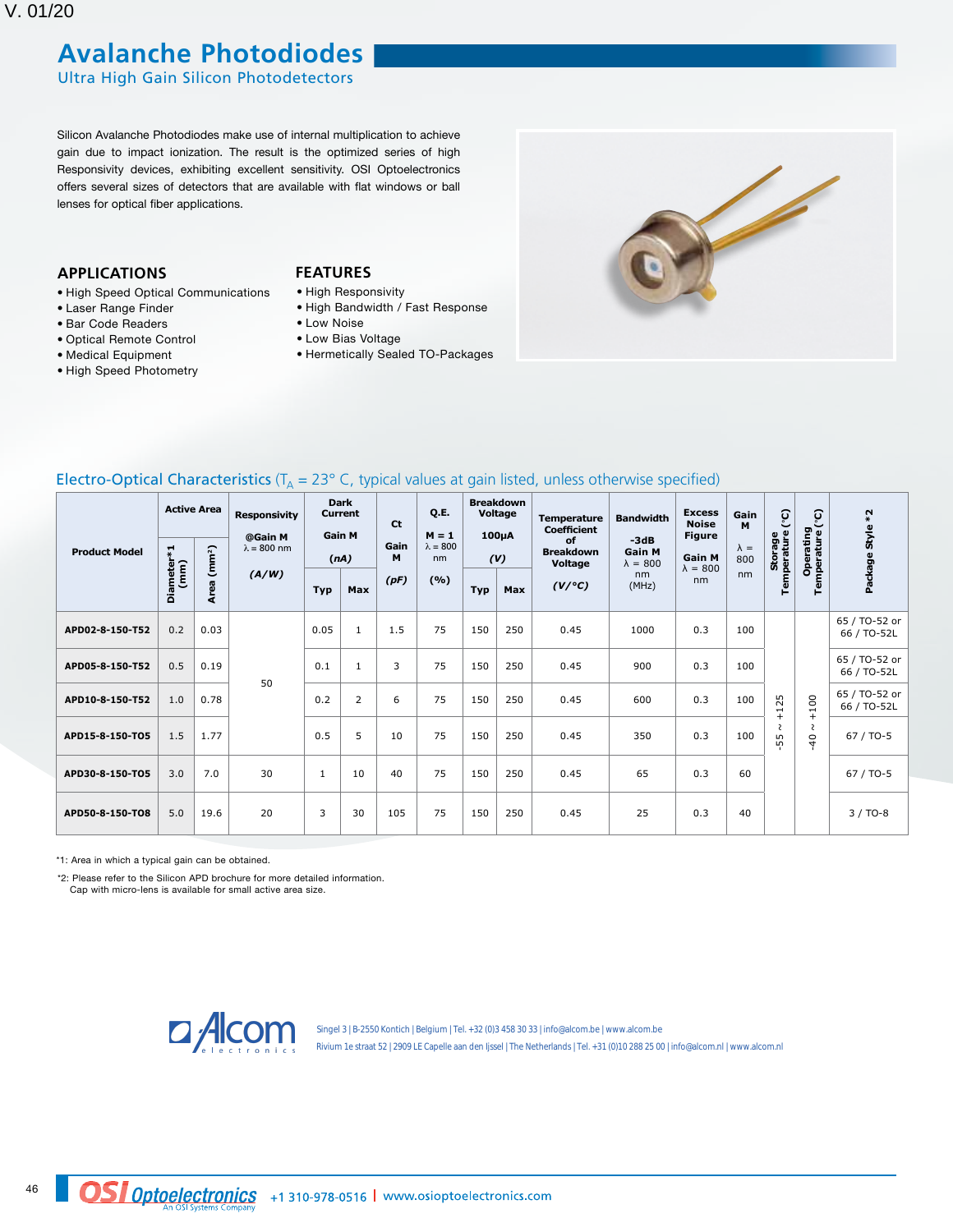**APD Series 8-150**

Silicon Avalanche Photodiodes, 800nm band





**Typ. Gain vs. Reverse Bias** (T<sub>A</sub>= 23°C, 800 nm)

**Wavelength (nm) Wavelength (nm)**400 500 600 700 800 900 1000 1100

40%

20%

0%





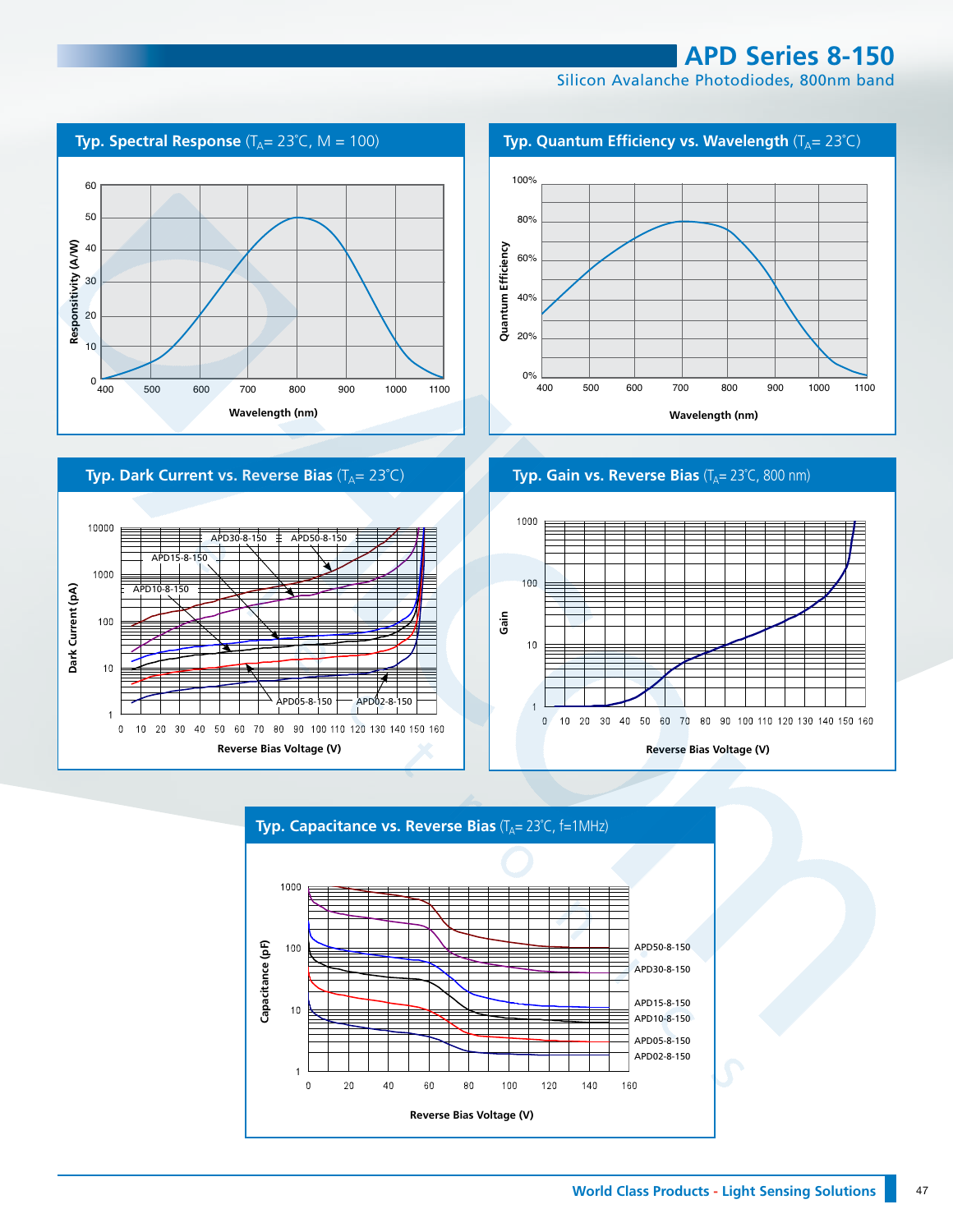# **Photodiode Care and Handling Instructions**

#### **AVOID DIRECT LIGHT**

Since the spectral response of silicon photodiode includes the visible light region, care must be taken to avoid photodiode exposure to high ambient light levels, particularly from tungsten sources or sunlight. During shipment from OSI Optoelectronics, your photodiodes are packaged in opaque, padded containers to avoid ambient light exposure and damage due to shock from dropping or jarring.

#### **AVOID SHARP PHYSICAL SHOCK**

Photodiodes can be rendered inoperable if dropped or sharply jarred. The wire bonds are delicate and can become separated from the photodiode's bonding pads when the detector is dropped or otherwise receives a sharp physical blow.

#### **CLEAN WINDOWS WITH OPTICAL GRADE CLOTH / TISSUE**

Most windows on OSI Optoelectronics photodiodes are either silicon or quartz. They should be cleaned with isopropyl alcohol and a soft (optical grade) pad.

#### **OBSERVE STORAGE TEMPERATURES AND HUMIDITY LEVELS**

Photodiode exposure to extreme high or low storage temperatures can affect the subsequent performance of a silicon photodiode. Storage temperature guidelines are presented in the photodiode performance specifications of this catalog. Please maintain a non-condensing environment for optimum performance and lifetime.

#### **OBSERVE ELECTROSTATIC DISCHARGE (ESD) PRECAUTIONS**

OSI Optoelectronics photodiodes, especially with IC devices (e.g. Photops) are considered ESD sensitive. The photodiodes are shipped in ESD protective packaging. When unpacking and using these products, anti-ESD precautions should be observed.

#### **DO NOT EXPOSE PHOTODIODES TO HARSH CHEMICALS**

Photodiode packages and/or operation may be impaired if exposed to CHLOROTHENE, THINNER, ACETONE, or TRICHLOROETHYLENE.

#### **INSTALL WITH CARE**

Most photodiodes in this catalog are provided with wire or pin leads for installation in circuit boards or sockets. Observe the soldering temperatures and conditions specified below:

| Soldering Iron:          | Soldering 30 W or less                                         | Temperature at tip of iron 300°C or lower.               |  |  |
|--------------------------|----------------------------------------------------------------|----------------------------------------------------------|--|--|
| Dip Soldering:           | <b>Bath Temperature:</b><br>Immersion Time:<br>Soldering Time: | $260 \pm 5^{\circ}$ C.<br>within 5 Sec.<br>within 3 Sec. |  |  |
| Vapor Phase Soldering:   | DO NOT USE                                                     |                                                          |  |  |
| <b>Reflow Soldering:</b> | DO NOT USE                                                     |                                                          |  |  |

Photodiodes in plastic packages should be given special care. Clear plastic packages are more sensitive to environmental stress than those of black plastic. Storing devices in high humidity can present problems when soldering. Since the rapid heating during soldering stresses the wire bonds and can cause wire to bonding pad separation, it is recommended that devices in plastic packages to be baked for 24 hours at 85°C.

The leads on the photodiode **SHOULD NOT BE FORMED**. If your application requires lead spacing modification, please contact OSI Optoelectronics Applications group at (310)978-0516 before forming a product's leads. Product warranties could be voided.



**\*Most of our standard catalog products are RoHS Compliant. Please contact us for details**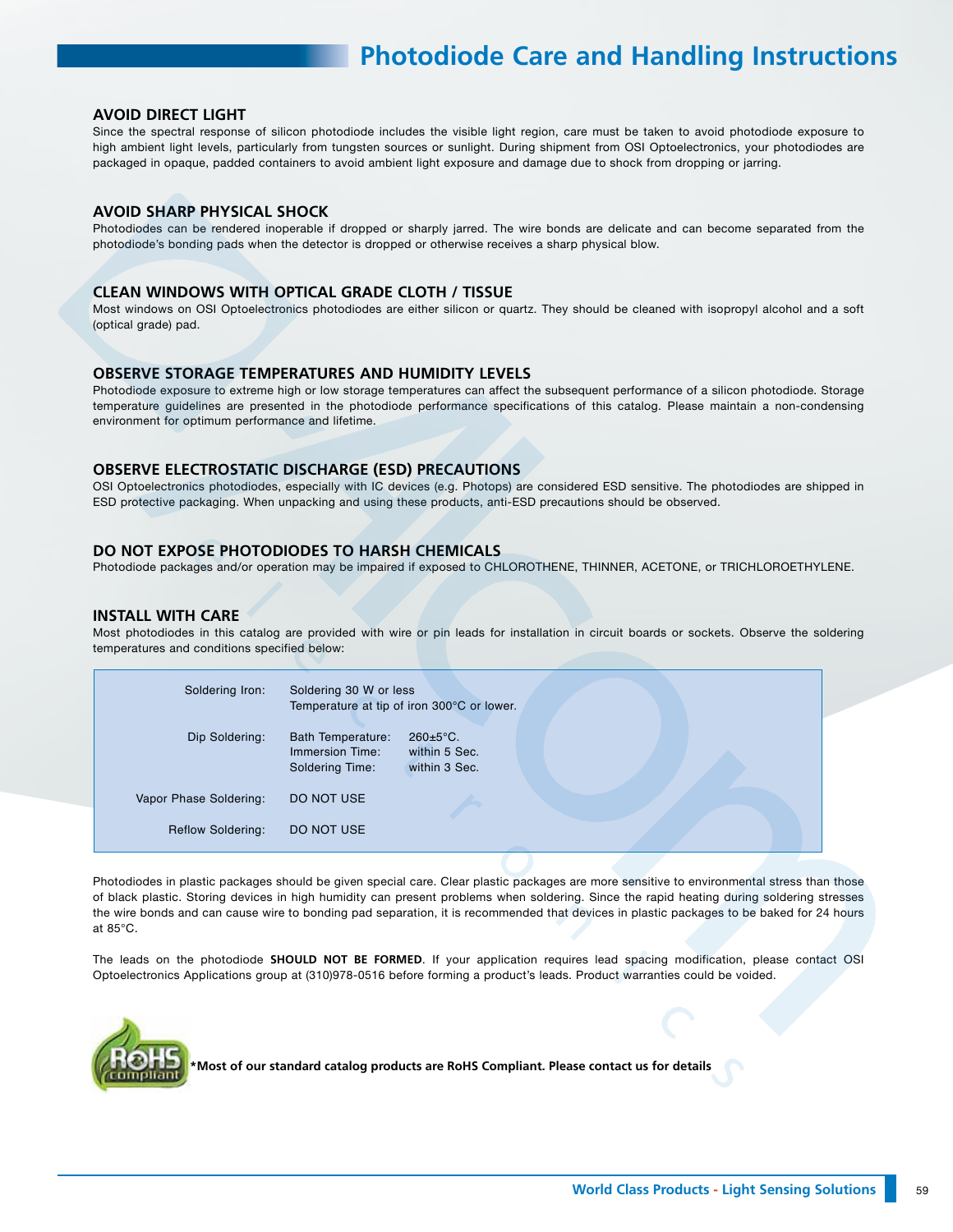

- $A =$  Distance from top of chip to top of glass.
- a = Photodiode Anode.
- $B =$  Distance from top of glass to bottom of case.
- c = Photodiode Cathode
	- (Note: cathode is common to case in metal package products unless otherwise noted).
- $W =$  Window Diameter.
- F.O.V. = Filed of View (see definition below).
- 2. Dimensions are in inches (1 inch = 25.4 mm).
- 3. Pin diameters are  $0.018 \pm 0.002$ " unless otherwise specified.
- 4. Tolerances (unless otherwise noted)

General: 0.XX ±0.01" 0.XXX ±0.005" Chip Centering: ±0.010"

Dimension 'A': ±0.015"

### 5. Windows

All **'UV'** Enhanced products are provided with QUARTZ glass windows,  $0.027 \pm 0.002$ " thick.

All **'XUV'** products are provided with removable windows.

All **'DLS'** PSD products are provided with A/R coated glass windows.

All **'FIL'** photoconductive and photovoltaic products are epoxy filled instead of glass windows.



$$
F.O.V. = \tan^{-1} \left( \frac{W}{2A} \right)
$$



For Further Assistance Please Call One of Our Experienced Sales and Applications Engineers

Mechanical Specifications and Die Topography

hanical Specifications and Die Topography

Mechanical Drawings

**Drawings** 

**BOINANICA** 

# 310-978-0516

0.080

 - Or visit our website at www.osioptoelectronics.com





ਨੌ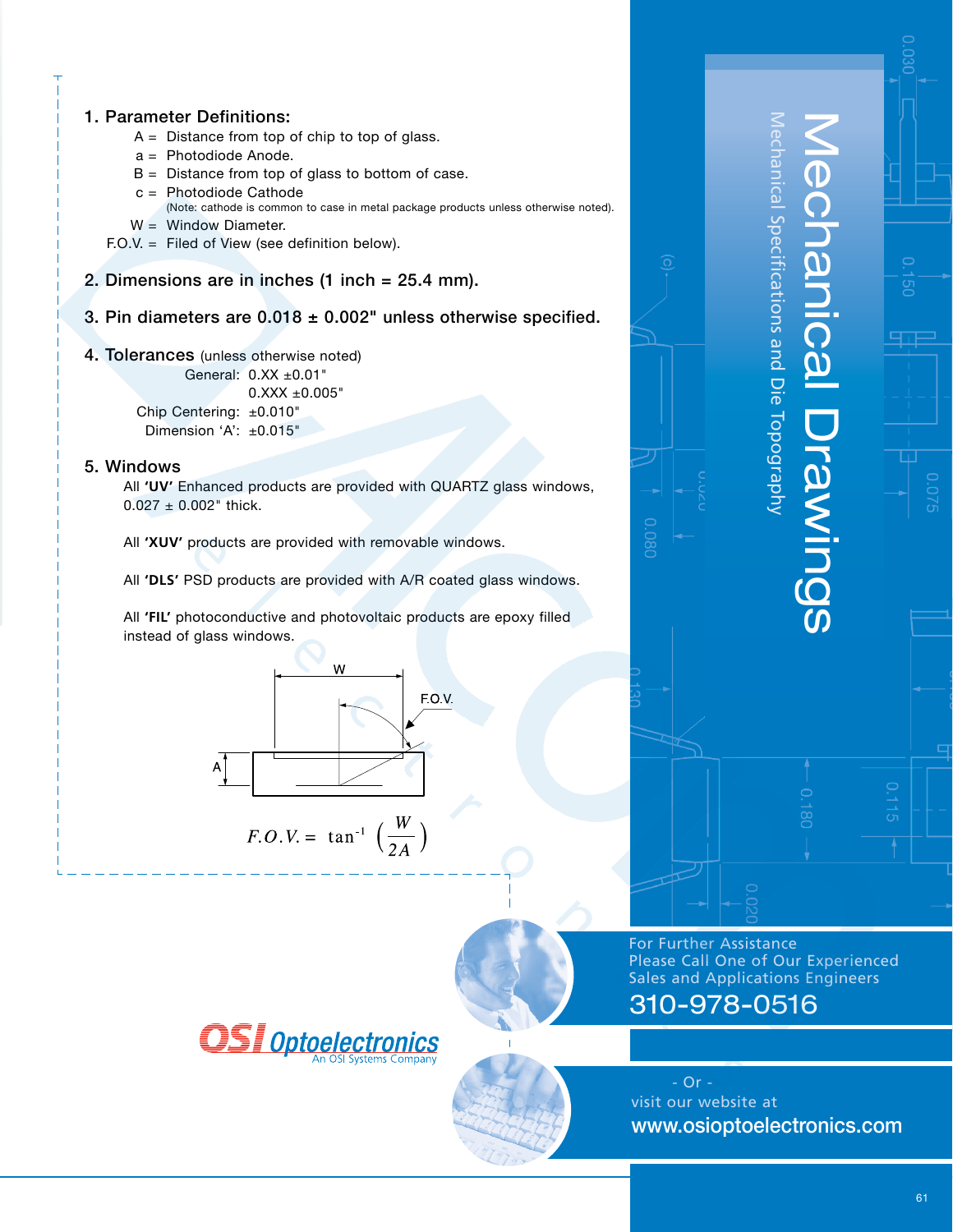## **Mechanical Specifications**

All units in inches. Pinouts are bottom view.



Quartz Window: OSD1.2-7Q UV Transmissive Window: OSD1.2-7U